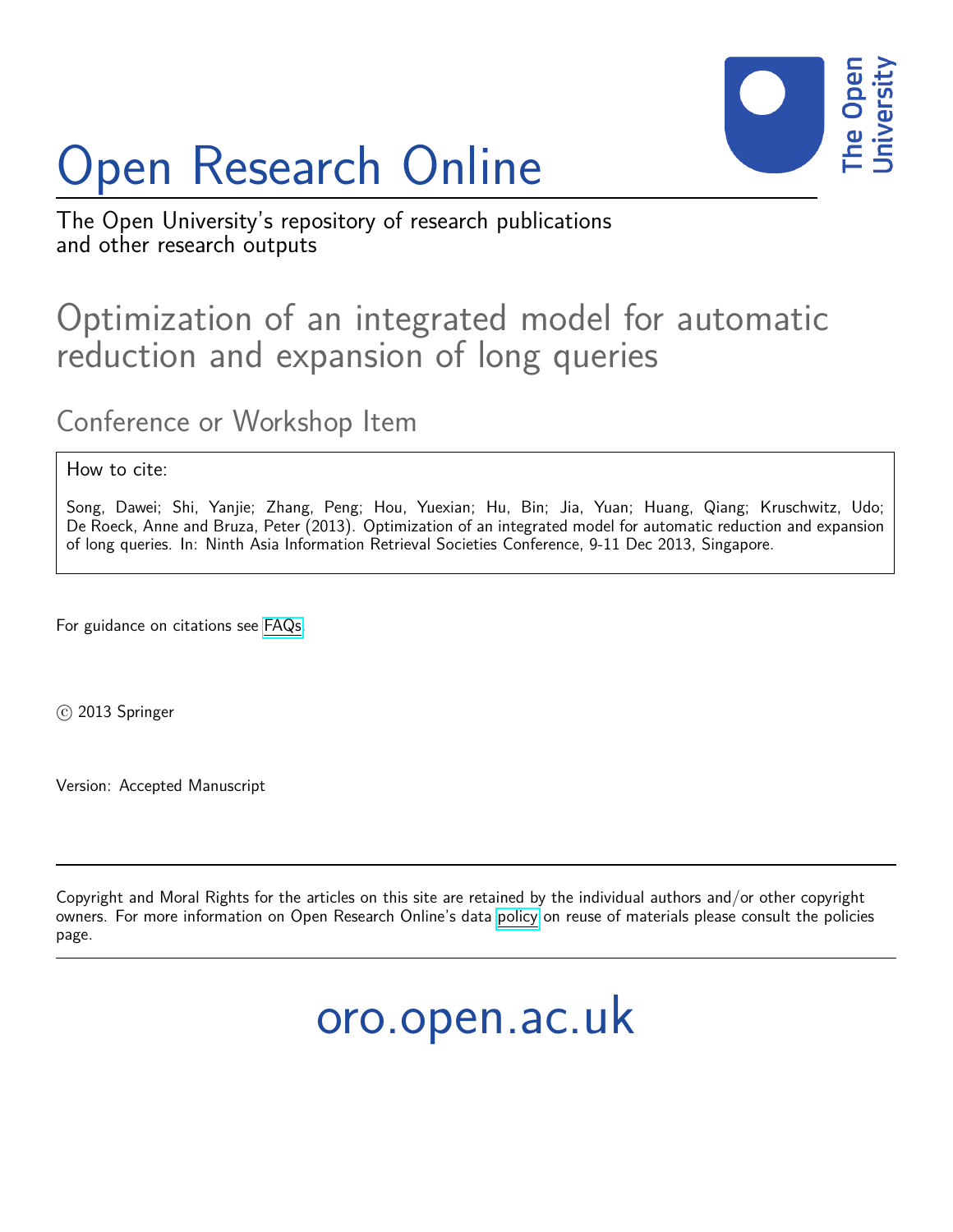### **Optimization of an Integrated Model for Automatic Reduction and Expansion of Long Queries**

Dawei Song<sup>1,2</sup>, Yanjie Shi<sup>1</sup>, Peng Zhang<sup>1</sup>, Yuexian Hou<sup>1</sup>, Bin Hu<sup>3</sup>, Yuan Jia<sup>4</sup>, Qiang Huang<sup>5</sup>, Udo Kruschwitz<sup>6</sup>, Anne De Roeck<sup>2</sup>, and Peter Bruza<sup>7</sup>

<sup>1</sup> Tianjin University, Tianjin, China <sup>2</sup> The Open University, Milton Keynes, UK <sup>3</sup> Lanzhou University, Lanzhou, China <sup>4</sup> Chinese Academy of Social Sciences, Beijing, China <sup>5</sup> University of East Anglia, Norwich, UK <sup>6</sup> University of Essex, Colchester, UK <sup>7</sup> Queensland University of Technology, Brisbane, Australia {dawei.song2010,sandy.y.shi,darcyzzj,krete1941}@gmail.com bh@lzu.edu.cn,summeryuan\_2003@126.com,h.qiang@uea.ac.uk udo@essex.ac.uk,anne.deroeck@open.ac.uk,p.bruza@qut.edu.au

**Abstract.** A long query provides more useful hints for searching relevant documents, but it is likely to introduce noise which affects retrieval performance. In order to smooth such adverse effect, it is important to reduce noisy terms, introduce and boost additional relevant terms. This paper presents a comprehensive framework, called Aspect Hidden Markov Model (AHMM), which integrates query reduction and expansion, for retrieval with long queries. It optimizes the probability distribution of query terms by utilizing intra-query term dependencies as well as the relationships between query terms and words observed in relevance feedback documents. Empirical evaluation on three large-scale TREC collections demonstrates that our approach, which is automatic, achieves salient improvements over various strong baselines, and also reaches a comparable performance to a state of the art method based on user's interactive query term reduction and expansion.

#### **1 Introduction**

Long queries can be viewed as a rich expression of a user's information need and have recently attracted much attention [1, 12]. An example long query (the description field of TREC topic 382) is shown in Figure 1.

Long queries may only form a fraction of queries actually submitted by searchers on the Web but they do represent a significant part [6]. For more specialized search engines long queries are very common, e.g. the queries submitted to the legal search service *Westlaw* are on average about 10 words long [15]. Medical search engines have also been developed to handle long queries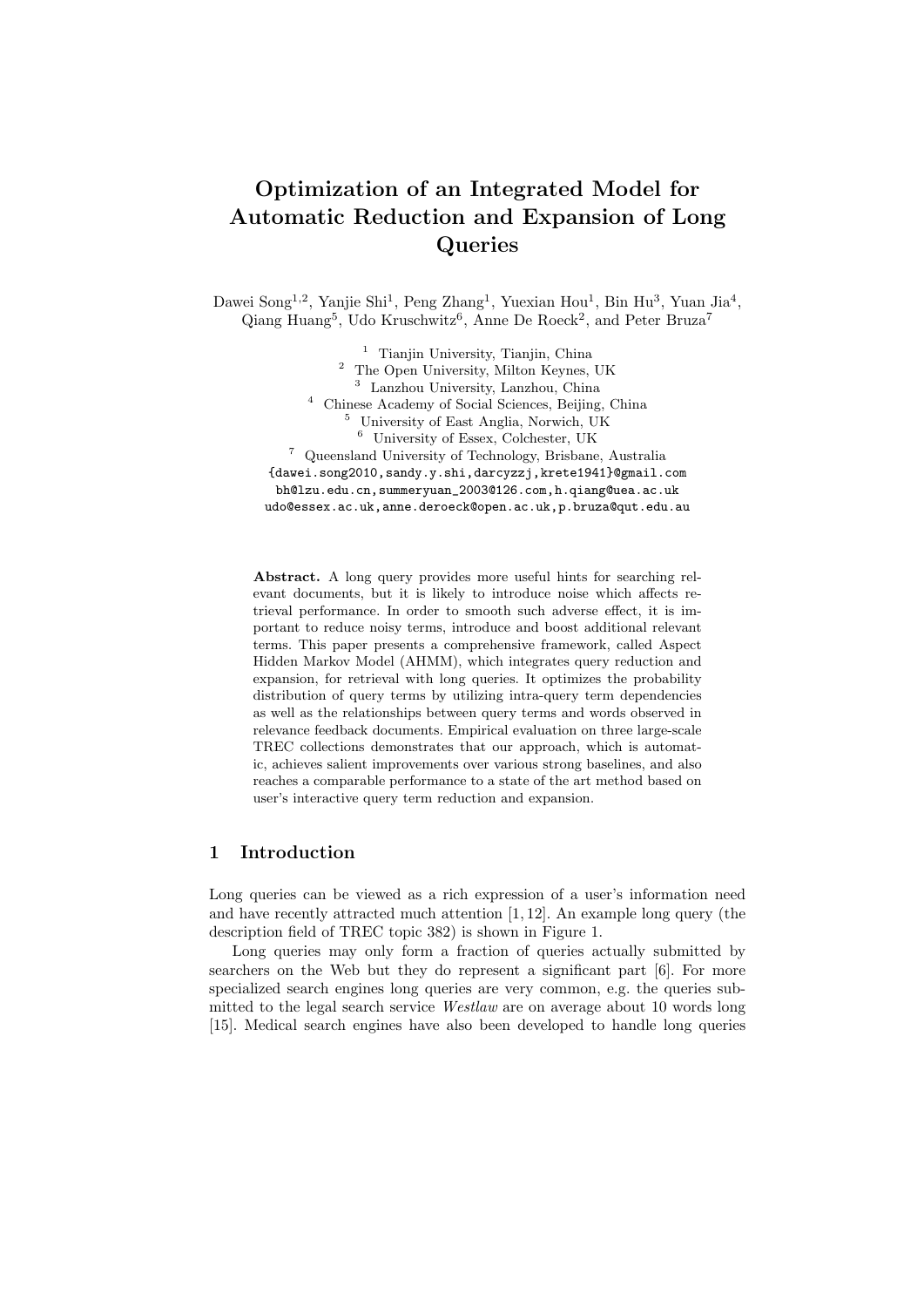*Identify documents that discuss the use of hydrogen as a fuel for piston driven automobiles (safe storage a concern) or the use of hydrogen in fuel cells to generate electricity to drive the car*

Fig. 1. An example of a long query

such as plain English text [14]. Furthermore, one could also see pseudo-relevance feedback as an attempt to make the query longer.

Intuitively, the useful hints and rich information carried by a long query can be leveraged to improve search performance. However, the rich information is also likely to bring interference caused by possible irrelevant terms and the verbosity surrounding the key concepts in the long queries [1]. One type of "bad" terms are those completely irrelevant to user's information need, such as "identify" and "documents" in the above example, and can be viewed as noise. The other type are terms that are weakly relevant, such as "drive" and "storage" in the example. They may result in query shift although they do carry some useful information. Table 1 shows the retrieval performances of TREC Topics 251 *∼* 300 on ROBUST05 collection using the title and description fields of each topic, respectively. The title field's average length is about 3 terms per topic. The description field is much longer, on average about 17 terms per topic. We can find that using title field as query generates higher precision and recall than the use of description field, over two typical IR models (vector space model based on TF-IDF and language model using Kullback-Leibler (KL) divergence), and a widely used pseudo-relevance feedback model - the Relevance Model (RM) [13].

| ROBUST05         |                                                                                                                  |        |        |        |        |        |  |
|------------------|------------------------------------------------------------------------------------------------------------------|--------|--------|--------|--------|--------|--|
|                  | $\vert$ Title+TFIDF $\vert$ Des.+TFIDF $\vert$ Title+KL $\vert$ Des.+KL $\vert$ Title+RM $\vert$ Des.+RM $\vert$ |        |        |        |        |        |  |
| Precision        | 0.1721                                                                                                           | 0.1154 | 0.1951 | 0.1544 | 0.2297 | 0.1994 |  |
| Recall<br>__ _ _ | 0.3729                                                                                                           | 0.3143 | 0.3876 | 0.3651 | 0.3892 | 0.3806 |  |

**Table 1.** The retrieval performances of queries 251-300 on ROBUST05 collection

Therefore, to improve the retrieval effectiveness for long queries, it is crucial to identify and boost the important terms and meanwhile eliminate the negative effects of "bad" terms in the original or expanded queries.

#### **1.1 Related Work**

One way of alleviating the problem is to use interactive techniques and let users select some terms or combinations of various terms, as key concepts, from long queries, through interactive query reduction (IQR) and interactive query expansion  $(IQE)$  [11, 10, 4, 18, 9]. IQR in general aims to help users remove noisy information - the first type of interference we described earlier. However, it is not good at handling the second type of "bad" terms. This is because users often can only decide, approximately, whether a term is important or not, rather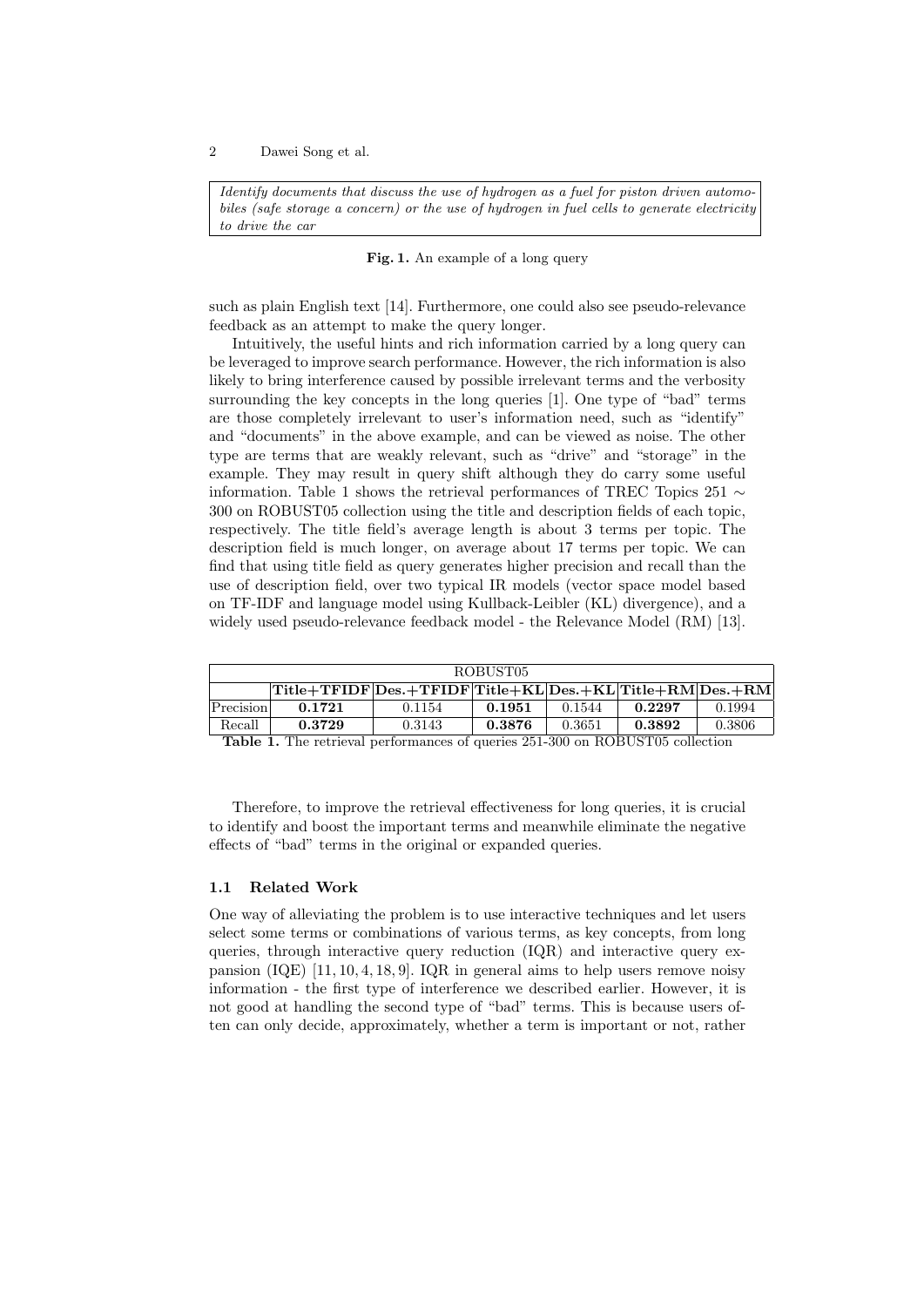than accurately quantifying the importance of these terms. Moreover, it cannot introduce additional relevant terms to the original query. Thus interactive query expansion (IQE) is used to help users remove irrelevant terms suggested by automatic query expansion techniques. Further, [11] integrates IQR and IQE into a single framework for Selective Interactive Reduction and Expansion (SIRE). Although both IQR and IQE can result in salient improvements for document retrieval with long queries, such user-dependent approaches have their limitations. Too much user interference may increase the time and cognitive overhead, if users are required to read through each long query and the search results from a baseline system and decide which terms should be selected. On the other hand, users may not be able to easily give an accurate estimation of the weight for each selected term, which can be effectively computed from automatic methods. In any case, it is well recognized that users are reluctant to leave any explicit feedback when they search a document collection [3, 8, 16].

Therefore, it makes sense to process long queries automatically to estimate the importance of query terms. In [1], a method to identify key concepts in verbose queries using supervised learning is proposed. However, it relies on prelabeled training data. In term of automatic query expansion, there has been many approaches in the literature. One of the state of the art automatic query expansion methods is the Relevance Model. Although it does not distinguish the combinations of multiple query terms as IQR or IQE does in [18], it estimates the probability distribution of expanded terms. Thus it can improve the positive effects of some key terms and reduce the negative effects caused by noisy and/or redundant information.

However, as shown in Table 1, existing automatic approaches such as TFID-F, as a basis for query reduction, and RM, as a basis for selecting expansion terms, are less effective for long queries. We think a possible reason is that these approaches treat the query terms as independent of each other. In reality, particularly for long queries, the cohesion of query terms, largely determined by the intra-query term dependencies, plays a key role in deciding which terms should be used to represent the information need.

The overall aim of this paper is to develop an effective automatic query reduction and expansion approach for long queries, which should take into account the intra-query term dependencies.

#### **1.2 Our Approach**

In this paper, we propose a method that effectively integrates query expansion and query reduction. First, an existing robust query expansion approach, called the Aspect Query Language Model (AM) [19], is used as a basis for an overall framework to derive an expanded query model (Query Expansion). In AM, the query terms are considered as latent variables over a number of observed top ranked documents after initial retrieval. Secondly, a Hidden Markov Model (HMM) is established over the AM structure, leading to an Aspect Hidden Markov Model (AHMM), to estimate the dependencies between the latent variables (as states of the HMM), and in turn to identify an optimal probabilistic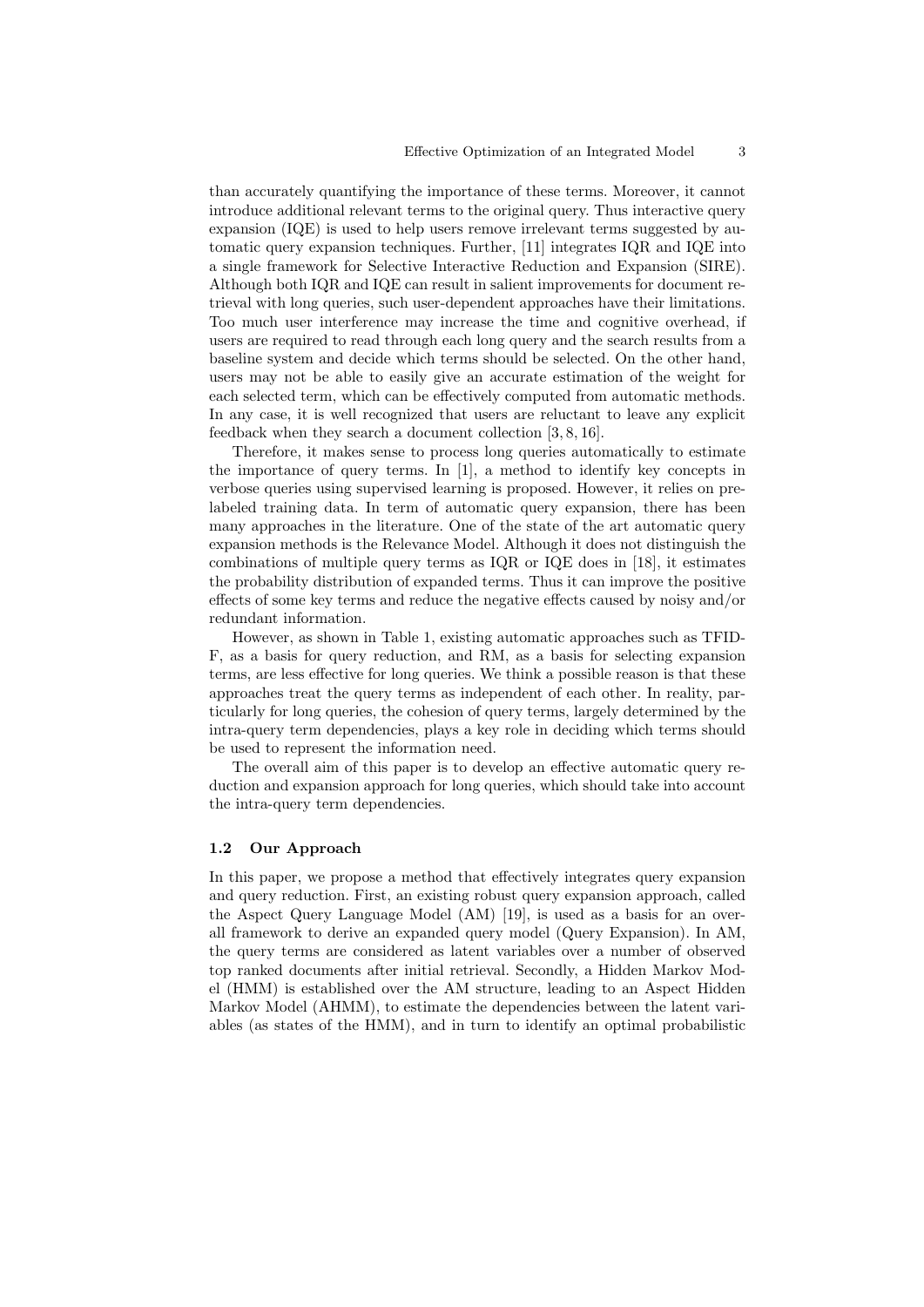

**Fig. 2.** Structure of Aspect Query Language Model

distribution over the states (Query Reduction). The details of our approach will be introduced in the next section.

#### **2 Model Construction**

#### **2.1 The Aspect Query Language Model (AM)**

This section gives a brief description of the AM [19], where the subsets of query terms are viewed as latent variables (representing query aspects) over a number of top-ranked documents from the initial retrieval. The query aspects are treated as latent variables, as they (and their optimal weighting) can only be derived through the top ranked documents that we observe.

The AM structure is shown in Figure 2.  $S_i$  is a latent variable in the set  $S(S = \{S_1, \dots, S_N\})$ , and *w* is a word whose occurrence probability in the expanded query model (formally denoted as  $\theta_Q$ ) to be estimated. The latent variable  $S_i$  is generated from the original query  $Q = \{q_1, \dots, q_M\}$ , where each  $S_i$  is in general defined as a query term or a combination of query terms. The size of **S** is  $(2^M - 1)$  if we use all the combinations of query terms. For instance, given  $Q = \{q_1, q_2\}$ , the set of latent variables can be transformed into **S** =  $\{\{q_1\}, \{q_2\}, \{q_1, q_2\}\}\$ . In practice, we can only use the combinations of up to k query terms as latent variables in order to reduce the computational complexity. Indeed, our experimental results indicate little difference in effectiveness between the use of combinations of 2-3 terms and the combinations of more terms as states.

The relationship between the word  $w$  and the latent variable  $S_i$  is derived from the relevance feedback documents. In practice, such as in Web search, the number of top ranked documents actually observed by users is often small [7], which will lead to the data sparsity problem given the large number of latent variables for a long query. Furthermore, not all the top ranked documents are truly relevant to the query. Even for a relevant document, it is not necessarily true that every part within the document is relevant. Thus, smaller chunks of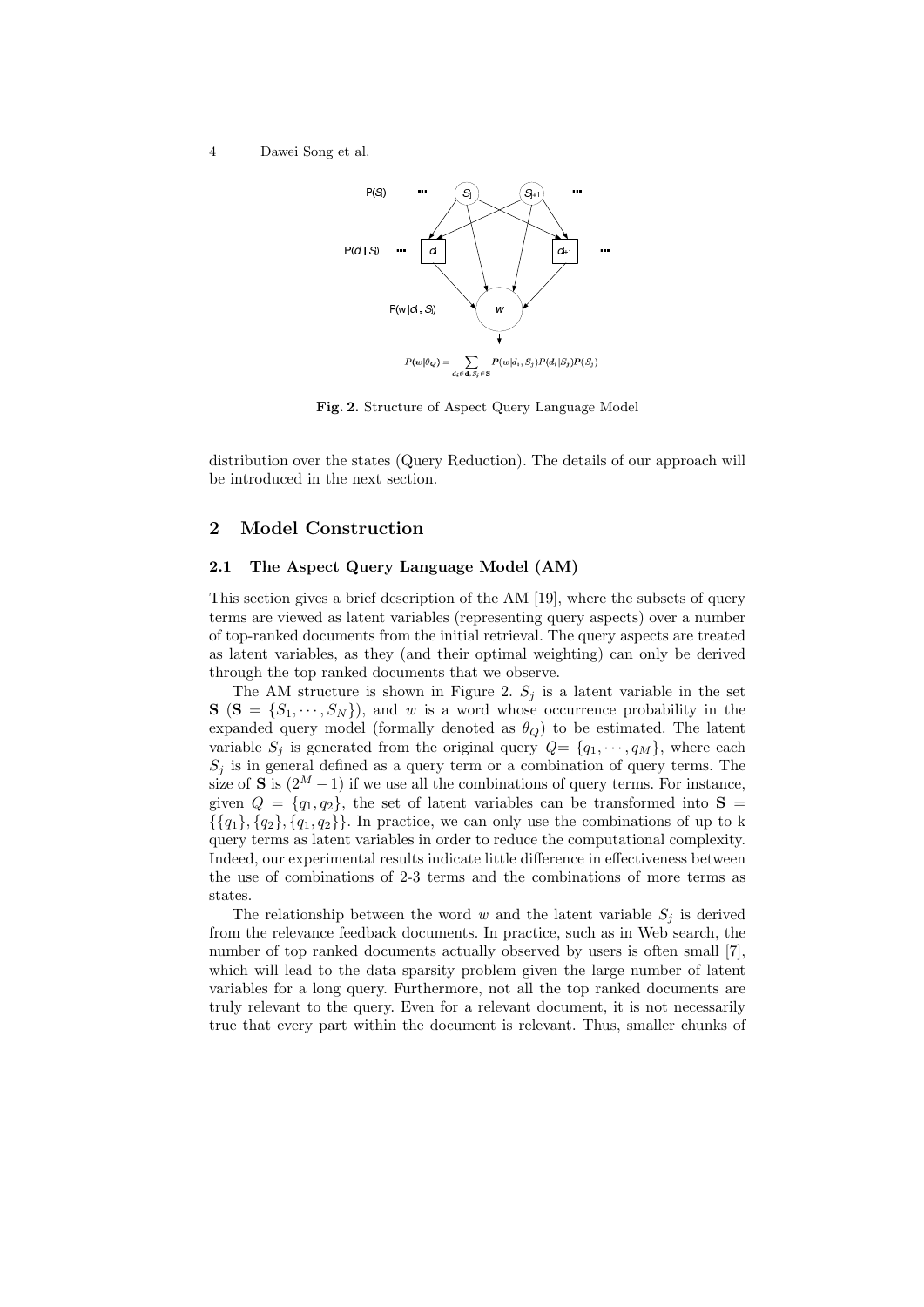the documents (e.g., segmented through a sliding window) are used to connect  $S_i$  and *w* in order to expand the observation space to overcome the data sparsity problem and improve the quality of parameter optimization.

Based on the structure in Figure 2, the following formula can be derived:

$$
P(w|\theta_Q) = \sum_{d_i \in \mathbf{d}, S_j \in \mathbf{S}} P(w|d_i, S_j) P(d_i|S_j) P(S_j)
$$
(1)

 $P(S_j)$  is the prior distribution of latent variables,  $P(d_i|S_j)$  is the probability of an observed document chunk  $d_i$  given a latent variable  $S_j$ , and  $P(w|d_i, S_j)$  is the probability of a word *w* in a chunk  $d_i$  given  $S_i$ .

An on-the-fly training data construction method is developed to automatically label the document chunks with query term(s). The Expectation Maximization (EM) algorithm is then used to fit the parameters of Equation 1. Despite the proven effectiveness of the AM, it does not take into account the intra-query term dependencies (i.e., dependencies between the latent variables).

#### **2.2 Aspect Hidden Markov Model (AHMM)**

We now present an AHMM approach that extends the original AM and allows a natural incorporation of the intra-query dependencies through the HMM mechanism. There has been evidence that the source of natural language text can be modelled as an "ergodic" Markov process, meaning the corresponding Markov chain is aperiodic (i.e., words can be separated by any number of intermediate words) and irreducible (i.e., we can always get from one word to another by continuing to produce text) [5]. As shown in Figure 3, based on the dependencies among  $S_i$ ,  $d_i$  and  $w$ , we extend the AM by adding links between  $S_i$  and  $S_{i+1}$ .

The HMM is a finite set of states  $(\mathbf{S} = \{S_1, \dots, S_M\})$ , each of which is associated with a probability distribution  $(\pi = {P(S_1), \dots, P(S_M)}$ . Transitions among the states  $(A = \{S_{j',j}\}, S_j, S_{j'} \in S)$  are governed by a set of probabilities called transition probabilities. For a particular state, an observation *d<sup>i</sup>* can be generated according to the associated probability distribution denoted as  $B = {P(d_i|S_j)}$ . Figure 4 shows an example structure of a 3-state ergodic HMM.

We now need to design a parameter estimation framework based on effective optimization mechanisms in HMM. The application of the HMM can not only estimate the prior distribution of each  $S_i$ , but also integrate the dependence between any two latent variables (as states) and their underlying observables (document chunks) through a state transition matrix. Given the observation chunks  $\mathbf{d} = \{d_1, \dots, d_T\}$  and a model  $\Lambda = (A, B, \pi)$ , the HMM can choose a corresponding state sequence  $(S_1, \dots, S_T)$  that is optimal (i.e., best "explains" the observations). For the purpose, the Viterbi algorithm is used. Due to space limit, the algorithm is not detailed here (See [17] for details).

In this paper, the query terms are used as HMM states  $(S_i)$ , which are not really "hidden" in a strict sense. We adopt the HMM structure for the effective optimization mechanisms that HMM provides. In the process of learning the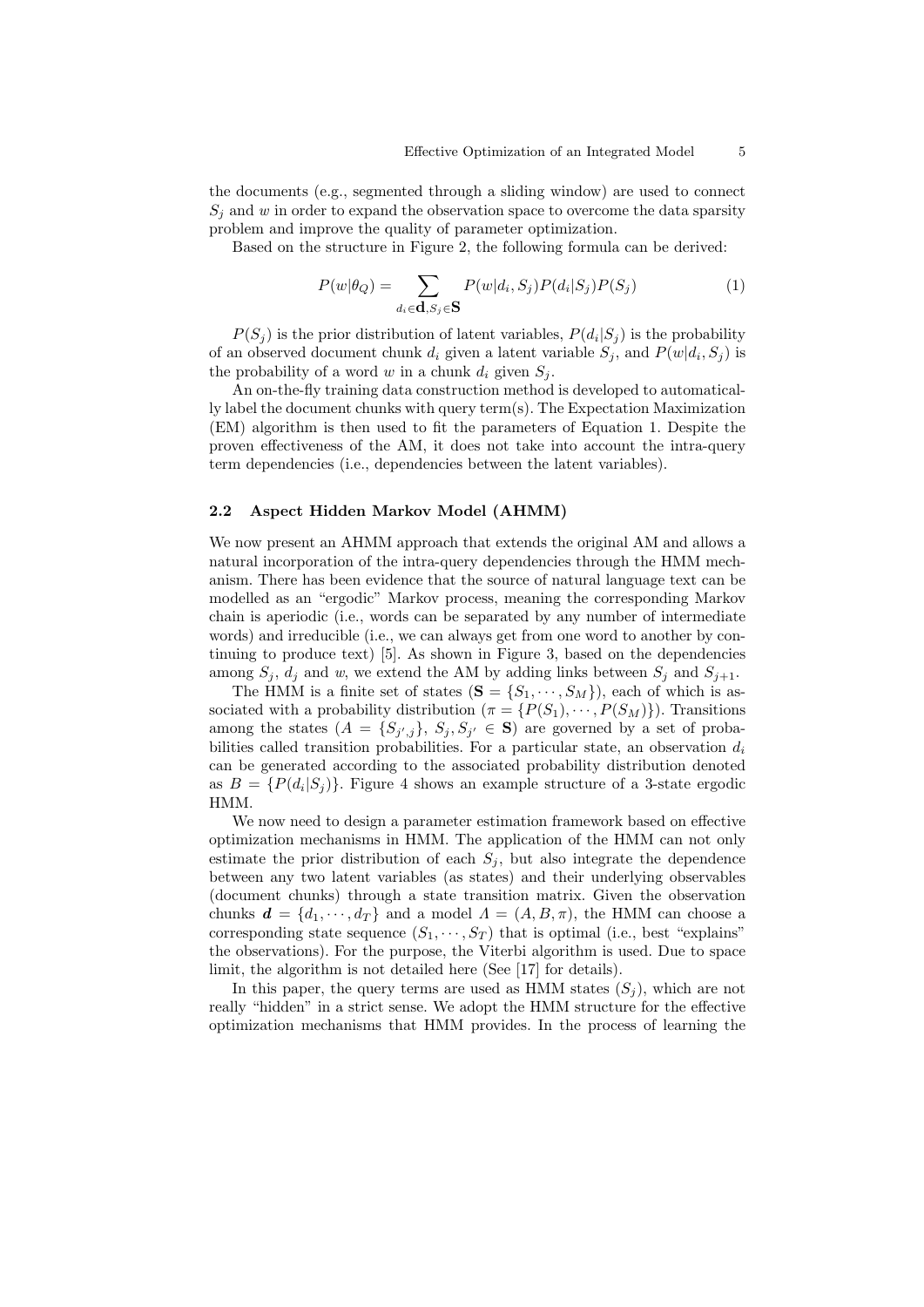

**Fig. 3.** Structure of Aspect Hidden Markov Model



**Fig. 4.** An example of three-state Ergodic Hidden Markov Model

model, we utilize the Baum-Welch algorithm to optimize the state distribution and transition matrix and the Viterbi algorithm to search the optimal path [17] to update the probability distribution of each chunk in different states. The update of  $P(d_t|S_i)$  is based on:

$$
P(d_i|S_j) = \frac{\sum_{t=1, d_t=d_i}^{T} \gamma_t(j)}{\sum_{t=1}^{T} \gamma_t(j)}
$$
(2)

where  $\gamma_t(j) = P(S_j|d_t, \Lambda)$ . The value of  $\gamma_t(j)$  is estimated by using an iterative computation detailed in Fig. 5.

In summary, the HMM would seem to provide a mechanism to estimate the parameters listed in Eq. 1.

#### **3 Model Optimization**

For estimation of the probabilities in Eq. 1 within the AHMM structure, we adapt the original parameter estimation algorithms in AM [19] to AHMM, as shown in Figure 5.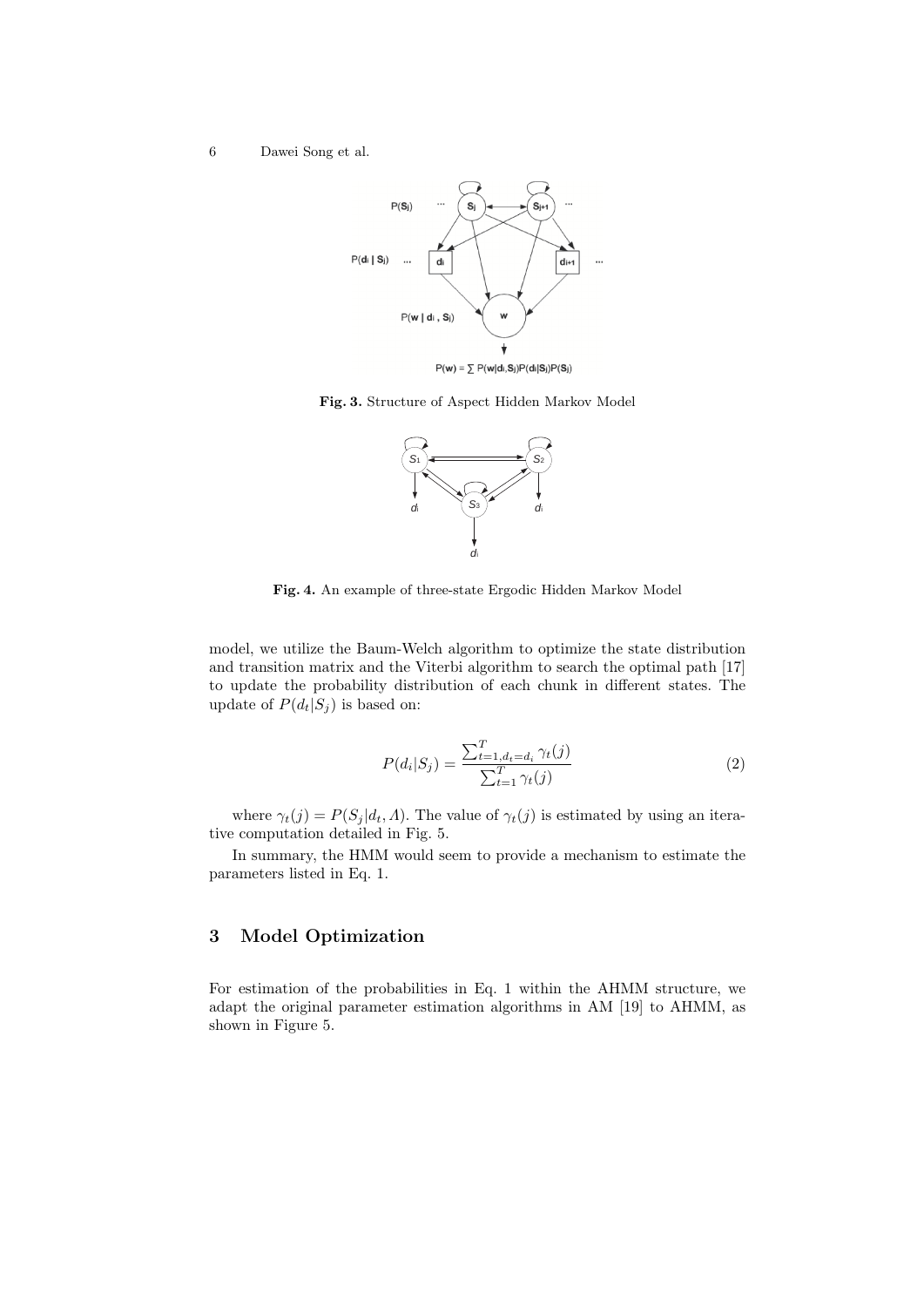

**Fig. 5.** Outline of framework

#### **3.1 Data Pre-processing (Step 1)**

The same data pre-processing procedure used in AM is applied here. Step 1.1 takes the query term combinations as states, as discussed in Section 2.1. Step 1.2 selects relevance feedback documents. In Step 1.3, each feedback document is segmented with an overlapped sliding window, as discussed in Section 2.1.

Step 1.4 can be seen as a coarse data refinement by keeping only the chunks containing at least one query term. Step 1.5 can be considered as an automatic on-the-fly training data construction process, which labels the selected chunks with different states. With these automatically labeled chunks, we can compute the initial word probability given a state  $S_j$ , denoted as  $P(w|S_j)$ . These initial computations are then used to optimize the AHMM in Step 2.

#### **3.2 Model Estimation (Steps 2 & 3)**

According to the description of AHMM in Section 2.2, we initialize the model parameters by setting the state distribution  $P(S_i)$  and the state transition probability  $P(S_{j'}|S_j)$  to be the chance probability  $\frac{1}{M}$ . Here M is the number of states in the HMM. A recursive method is used to compute  $P(d_i|S_j)$ . This method for  $P(d_i|S_j)$  was also used in [2] for an online estimation. In this recursive equation,  $d_{i,k}$  denotes the first *k* words in chunk  $d_i$  and  $d_{i,K} = d_i$ , where *K* is the window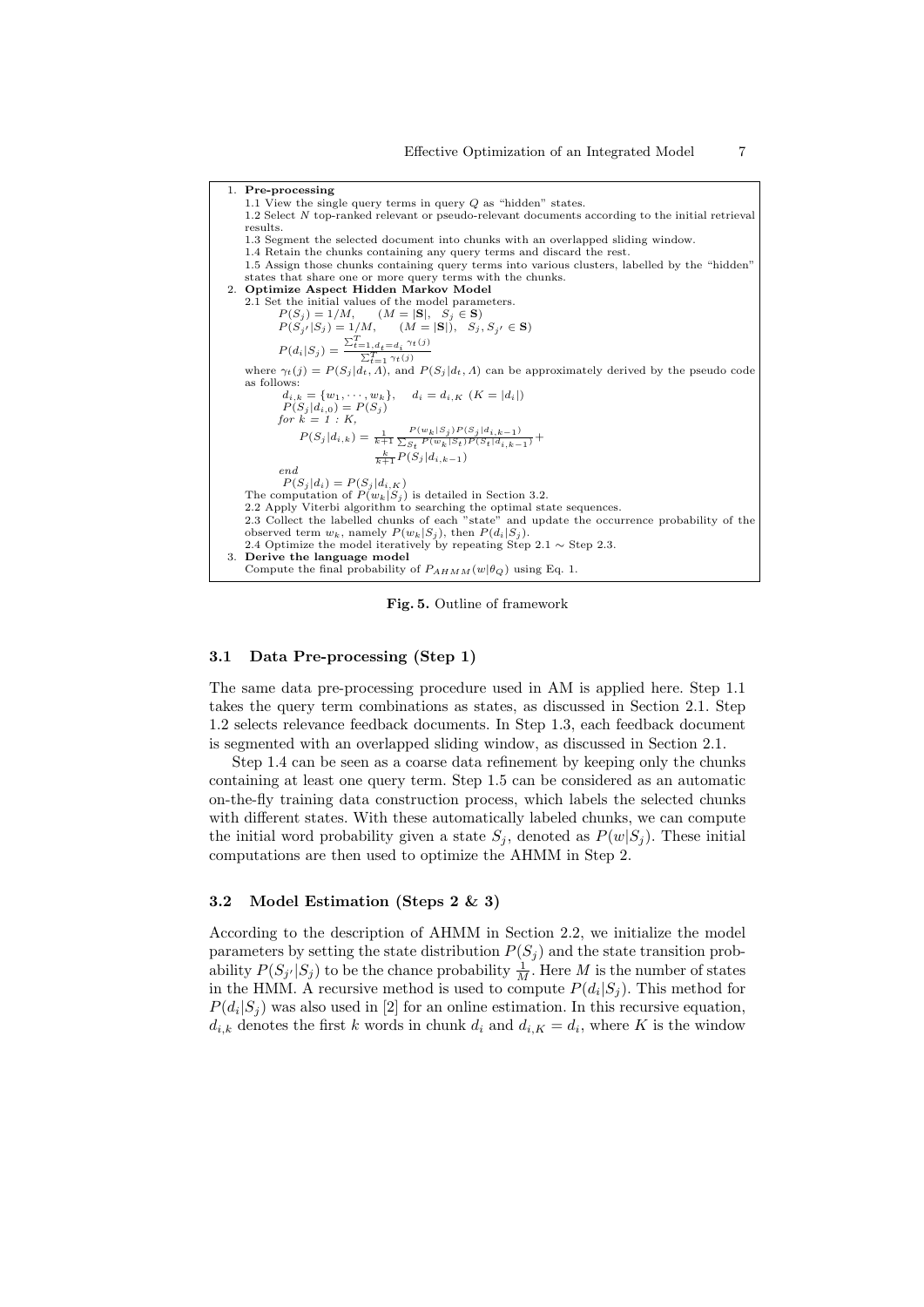size.  $P(S_i|d_{i,0})$  as an initial value is set to be  $P(S_i)$ . The conditional probability  $P(w_k|S_i)$  is computed as:

$$
P(w_k|S_j) = \frac{\sum_{d_i} \#w_{k,i} * P(d_i|S_j)}{\sum_{w_k} \sum_{d_i} \#w_{k,i} * P(d_i|S_j)}
$$
(3)

where  $\#w_{k,i}$  is the occurrence frequency of  $w_k$  in  $d_i$ . The probability  $P(w_k|S_j)$ is then applied to the recursive equation to compute  $P(S_i|d_i)$ .

In Step 2.2, we apply the Viterbi algorithm to searching the optimal state sequence, then we update the HMM iteratively by re-computing the model parameters  $\Lambda = {\pi, A, B}$ . Finally, the two probability parameters  $P(S_i)$  and  $P(d_i|S_j)$  in Eq. 1 are updated according to the AHMM. Since the contribution of  $P(d_i|S_j)$  has been considered in Eq. 3 to compute  $P(w_k|S_j)$ , Eq. 1 can be simplified as:

$$
P(w|\theta_Q) = \sum_{S_j} P(w_k|S_j) * P(S_j)
$$
\n<sup>(4)</sup>

#### **4 Experimental Setup**

We evaluate our method using TREC topics 251–300 on the TREC5 collection (TREC disk 2 and 4), topics 303–689 (50 selected queries) on the ROBUST05 collection (AQUAINT collection), and topics 301–450 and 601–700 on the RO-BUST04 collection (TREC disk 4 and 5 excluding the *Congressional Record*). The *description* field of the topics are used as queries (with an average query length of 15-17 words). They are selected because they have varied content and document properties. The Robust tracks are known to be difficult, and conventional IR techniques have failed on some of them [11]. In our experiments, a standard stopword list and the Porter stemmer are applied to all data collections. Note that the same experimental setting was also used in [11] for user interactive IQR and IQE. This allows a direct comparison of our method with this interactive approach.

Three baselines are used for comparison including a language model based on Kullback-Leibler (**KL**) divergence, the Relevance Model (**RM**) and the AM. We also compare our methods with the user based interactive system based on its results reported in [11]. For pseudo-relevance feedback, all the methods are tested with a certain number *N* of top-ranked documents from the initial retrieval results. Here, we only select  $N = 30$  documents as feedback, as we think this is close to real web search scenarios. Note that we have tested a range of *N* (10, 20, ..., 100), and the performance of our approach is in general quite stable with respect to N. The documents are then segmented into chunks using a sliding window of 15 words with 1/3 overlapping between two consecutive windows. After applying each query expansion algorithm, we choose the top ranked 100 terms as expansion terms. All the experiments are carried out using the Lemur toolkit  $4.0<sup>1</sup>$ . The initial retrieval is run by a widely used language model based

<sup>1</sup> http://www.lemurproject.org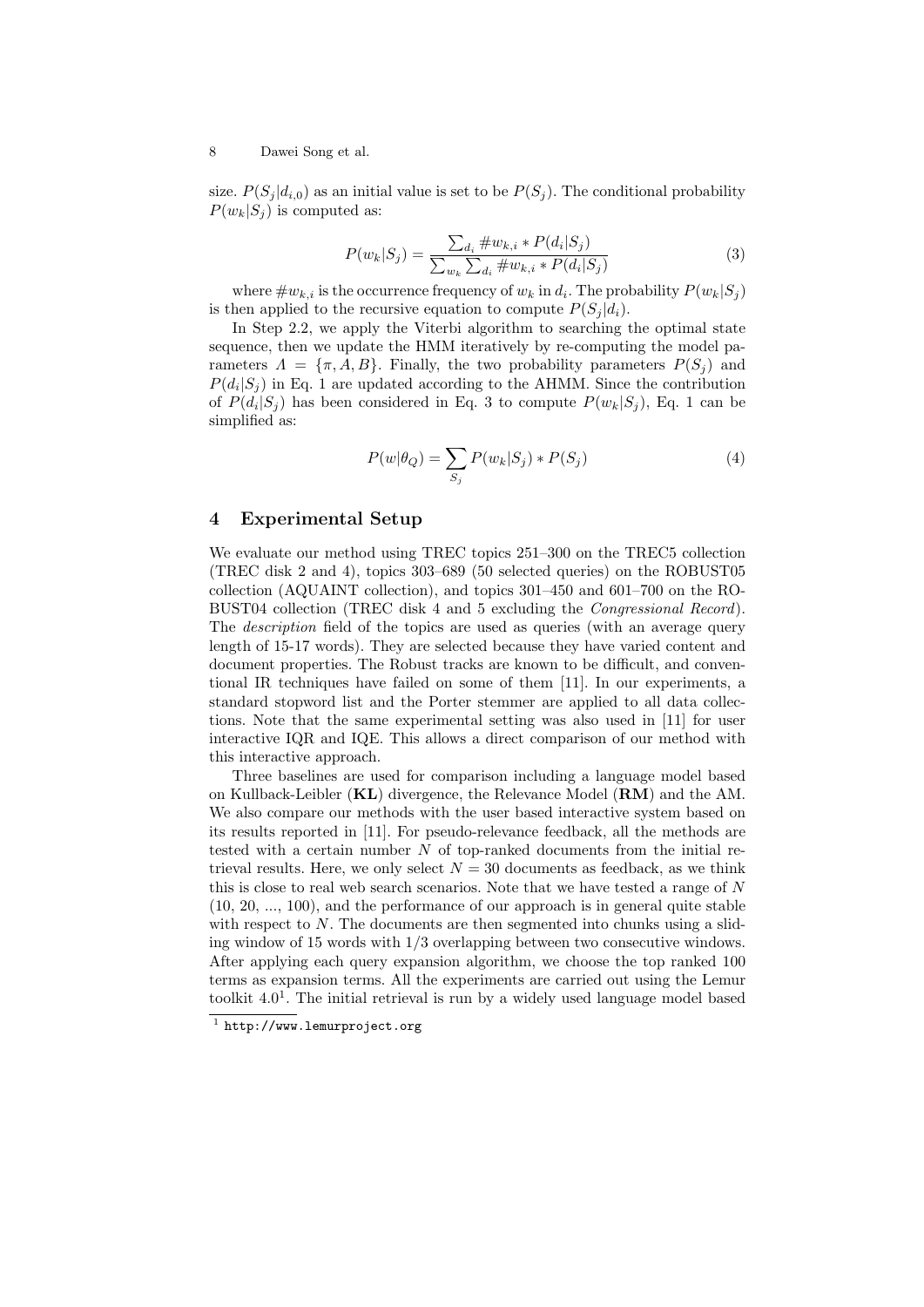on KL-divergence. The expanded queries derived from three different query language modeling methods (RM, AM and AHMM) are used to perform the second round of retrieval using KL divergence. Our primary evaluation metric is mean average precision (MAP). The Wilcoxon singed rank test is used to measure the statistical significance of the results.

#### **5 Result and Analysis**

#### **5.1 Illustration of AHMM Optimization**

|           | $\#\mathrm{Iter}$ |                             |        |        |        |  |  |
|-----------|-------------------|-----------------------------|--------|--------|--------|--|--|
| Term      | 1                 | $\mathcal{D}_{\mathcal{L}}$ | 3      | 4      | 5      |  |  |
|           |                   |                             |        |        |        |  |  |
| automboil | 0.0503            | 0.0489                      | 0.0446 | 0.0435 | 0.0459 |  |  |
| fule      | 0.0423            | 0.0543                      | 0.0677 | 0.0834 | 0.0928 |  |  |
| discuss   | 0.0377            | 0.0368                      | 0.0410 | 0.0414 | 0.0439 |  |  |
| safe      | 0.0823            | 0.0785                      | 0.0798 | 0.0787 | 0.0778 |  |  |
| electr    | 0.0646            | 0.0814                      | 0.0922 | 0.0845 | 0.0893 |  |  |
| car       | 0.0717            | 0.0926                      | 0.1056 | 0.1061 | 0.1039 |  |  |
| gener     | 0.1102            | 0.0999                      | 0.0855 | 0.0853 | 0.0884 |  |  |
| document  | 0.0545            | 0.0606                      | 0.0635 | 0.0628 | 0.0624 |  |  |
| concern   | 0.0333            | 0.0359                      | 0.0388 | 0.0379 | 0.0397 |  |  |
| storage   | 0.0653            | 0.0602                      | 0.0543 | 0.0463 | 0.0382 |  |  |
| hydrogen  | 0.0944            | 0.0816                      | 0.073  | 0.0717 | 0.06   |  |  |
| driv      | 0.0492            | 0.0556                      | 0.0633 | 0.0633 | 0.0662 |  |  |
| driven    | 0.0635            | 0.0704                      | 0.0688 | 0.0695 | 0.0661 |  |  |
| piston    | 0.0706            | 0.0597                      | 0.0516 | 0.0522 | 0.0511 |  |  |
| cell      | 0.1100            | 0.0836                      | 0.0703 | 0.0734 | 0.0743 |  |  |
| AP        |                   | 0.3982 0.4267 0.4447        |        | 0.4619 | 0.4483 |  |  |

**Table 2.** Illustration of AHMM optimization

When the AHMM is applied, its probability parameters is iteratively optimized. Let us consider the example in Figure 1 again. Table 2 shows the changes of the probability of each query term and the query's retrieval performance (average precision) for each iteration. In the original query, some terms, such as *cell*, *safe*, *storage* and *gener*, seem only weakly relevant to the intention of the query. After a few iterations, their probability values are reduced. Simultaneously, the corresponding values of some key terms, such as *car* and *fuel*, are increased, This table also shows the positive trend of the performance when more iterations are run. The performance peaks at iteration 4 but then drops slightly at the 5th. This may be due to the overfitting caused by the data sparsity when optimizing the model. An in-depth investigation on this issue is left as future work.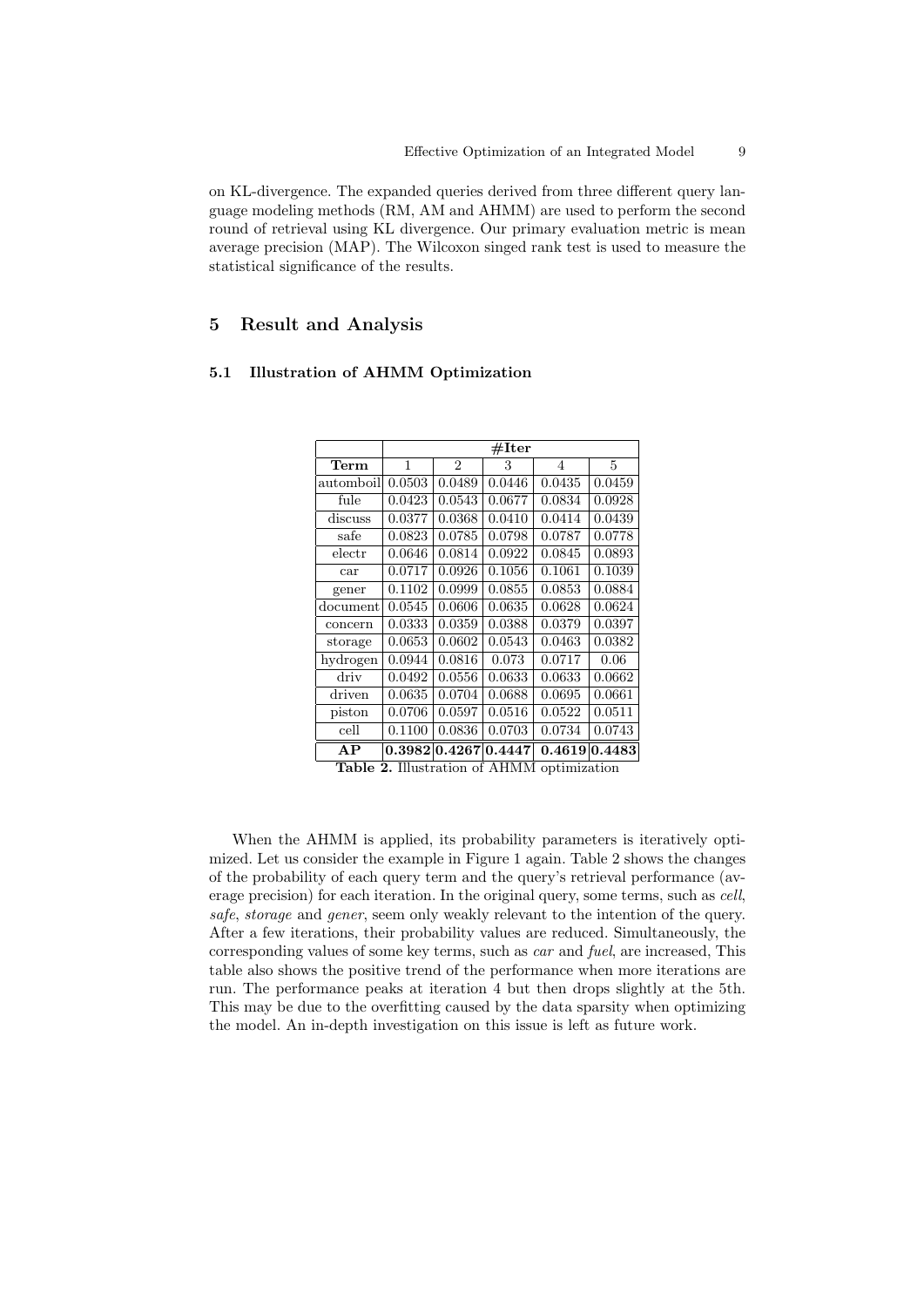| $\boxed{\text{Collection} \mid \text{KL} \mid \text{RM} \mid \text{AM} \mid \text{AHMM}   \text{Improv.} (\%) \text{ of } \text{AHMM}}$ |  |            |                          |  |                   |
|-----------------------------------------------------------------------------------------------------------------------------------------|--|------------|--------------------------|--|-------------------|
|                                                                                                                                         |  |            |                          |  | over KL & RM & AM |
| TREC5   0.1353   0.1484                                                                                                                 |  | $\sim$     | $0.1715$ +26.7* +15.6*   |  |                   |
| ROBUST05 0.1544 0.1994                                                                                                                  |  | $\sim$ $-$ | 0.2435 $ +57.7* +22.1* $ |  |                   |
| $ ROBUST04 0.2439 0.2375 0.2314 $ 0.2735 $ +12.1^* +15.1^* $                                                                            |  |            |                          |  | $+18.2*$          |

*∗* Statistically significant at *p* = 0*.*05 (Wilcoxon signed rank test).

**Table 3.** Performance comparison (MAP) of KL, RM, AM and AHMM

|                      |       |        | Collection UIS-IQE AHMM Improv. $(\%)$ |
|----------------------|-------|--------|----------------------------------------|
| TREC5                | 0.168 | 0.1715 | $+2.08$                                |
| ROBUST <sub>05</sub> | 0.237 | 0.2435 | $+2.74$                                |
| ROBUST04             | 0.292 | 0.2735 | $-6.3$                                 |

**Table 4.** Performance comparison (MAP) with user based interactive query expansion

#### **5.2 Comparisons in Query Expansion**

The results of KL baseline, RM, AM and our approach are listed in Table 3. We can find that the AHMM shows good performance on all three data collections, and generates significant improvements over the KL baseline, RM and AM.

As a further comparison, we list the performances using user based interactive system (UIS) [11] in Table 4. In [11], the interactive query expansion (IQE) relies on users' help to select query expansion terms. In the comparison with IQE, our AHMM can also generate better performance on two data collections, TREC5 and ROBUST05, while the MAP value of our approach is lower than IQE on ROBUST04. Since the query set for ROBUST04 is a known difficult one, our model, as an automatic method, still gives a good performance.

#### **5.3 Robustness of the Model**

To further test the robustness of our model, we run another set of experiments, where we remove some "noisy" information in advance from the queries, through a process of *pre- query reduction*. This test is based on the assumption that the retrieval performance of the AHMM should keep a stable status, i.e., it is robust regardless of the selective removal of some noisy query terms.

Unlike the interactive query reduction, which is based on user manual selection, in our experiment, we use a simple automatic method for the pre- query reduction. We first collected all the queries we are using. Since there is an overlap between the query sets for ROBUST04 and ROBUST05, we obtain 300 queries altogether. We then counted the query frequency of each query term.

Our idea is to remove several query terms with high query frequencies, which can be viewed as "stop words" in the query set, such as "identifi", "document", etc. We set a threshold in term of the ratio of the query frequency to the total number of queries. In our experiments, it is set to be 0.1, a small number, because we want to be conservative and not to risk too much of mistakenly removing some useful terms.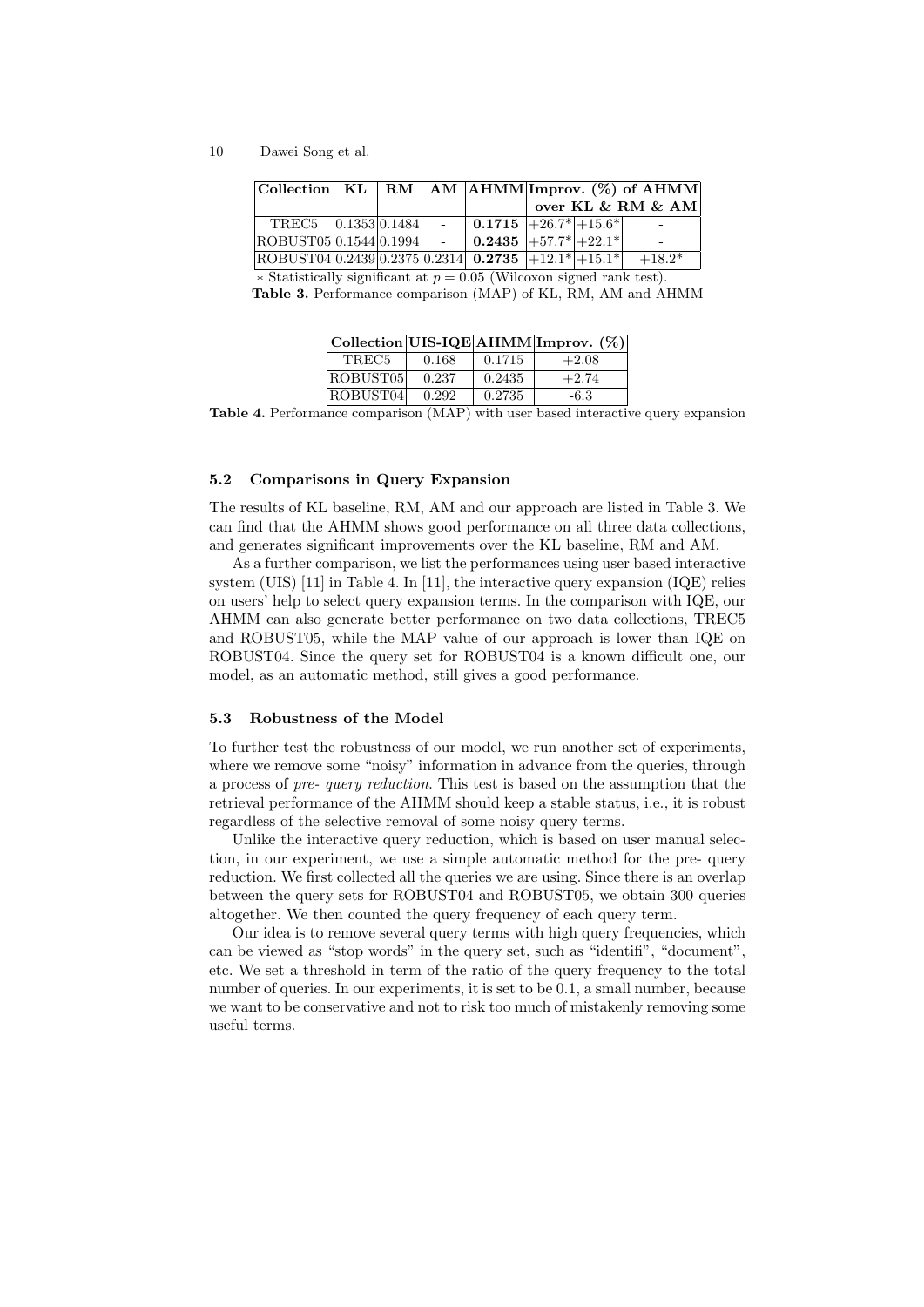| Collection   KL   RM   AM   AHMM Improv. (%) of AHMM                   |  |  |            |                                          |  |                   |
|------------------------------------------------------------------------|--|--|------------|------------------------------------------|--|-------------------|
|                                                                        |  |  |            |                                          |  | over KL & RM & AM |
| TREC5 $ 0.1482 0.1605 $                                                |  |  | $\sim$ $-$ | $\mid$ 0.1725 $\mid$ +17.7* $\mid$ +7.5* |  |                   |
| ROBUST05 0.1611 0.2228                                                 |  |  |            | $-$ 0.2502 +55.3*+12.3*                  |  |                   |
| $\overline{\text{ROBUST04}}[0.2500]0.2456]0.2364$ 0.2758 +10.3*+12.3*  |  |  |            |                                          |  | $+16.7*$          |
| * Statistically significant at $p = 0.05$ (Wilcoxon signed rank test). |  |  |            |                                          |  |                   |

**Table 5.** Performance comparison (MAP) of KL, RM, AM and AHMM, after prequery reduction

Table 5 summarizes the performance of KL, RM, AM and the AHMM after applying the query term reduction. We observe a performance improvement on all models and collections, compared with the results without applying pre- query reduction (Table 3). The AHMM still outperforms the other three methods. The performance difference of AHMM with and without applying pre- query reduction is smaller than that of the other models. The observations reflect the robustness of the AHMM.

In both scenarios (i.e., with and without pre- query reduction), for RO-BUST04, a well-known difficult collection where RM and AM underperform the KL baseline, AHMM achieves significant improvements over all the other models. The AM itself performs less well for long queries (in contrast of the good performance for short queries as reported in [19]). By adding the HMM layer on top of the AM structure, the perfomance is largely improved. This indicates our method learns more reasonable weights for query terms than the AM through the HMM-based model optimization process.

#### **6 Conclusions and Future Work**

We have presented an AHMM method for effective query expansion and query reduction for long queries, by estimating the intra-query term dependencies and the relationships between query terms and other words through observed relevance feedback documents. Our experimental results show that our method achieves significant improvements in comparison with three baselines: KL, RM and AM, showing the effectiveness and robustness of the proposed approach. Even when compared with the user-based interactive system used in [11], our approach, which is automatic, still shows a comparable performance. In the future, it would be interesting to study how to effectively and efficiently combine the user interactions with our automatic algorithm. In addition, to tackle the data sparsity problem when selecting fewer number of documents, we will consider smoothing our model with the background collection model.

**Acknowledgments.** This work is funded in part by the Chinese National Program on Key Basic Research Project (973 Program, grant no. 2013CB329304 and 2014CB744604), the Natural Science Foundation of China (grant no. 61272265),